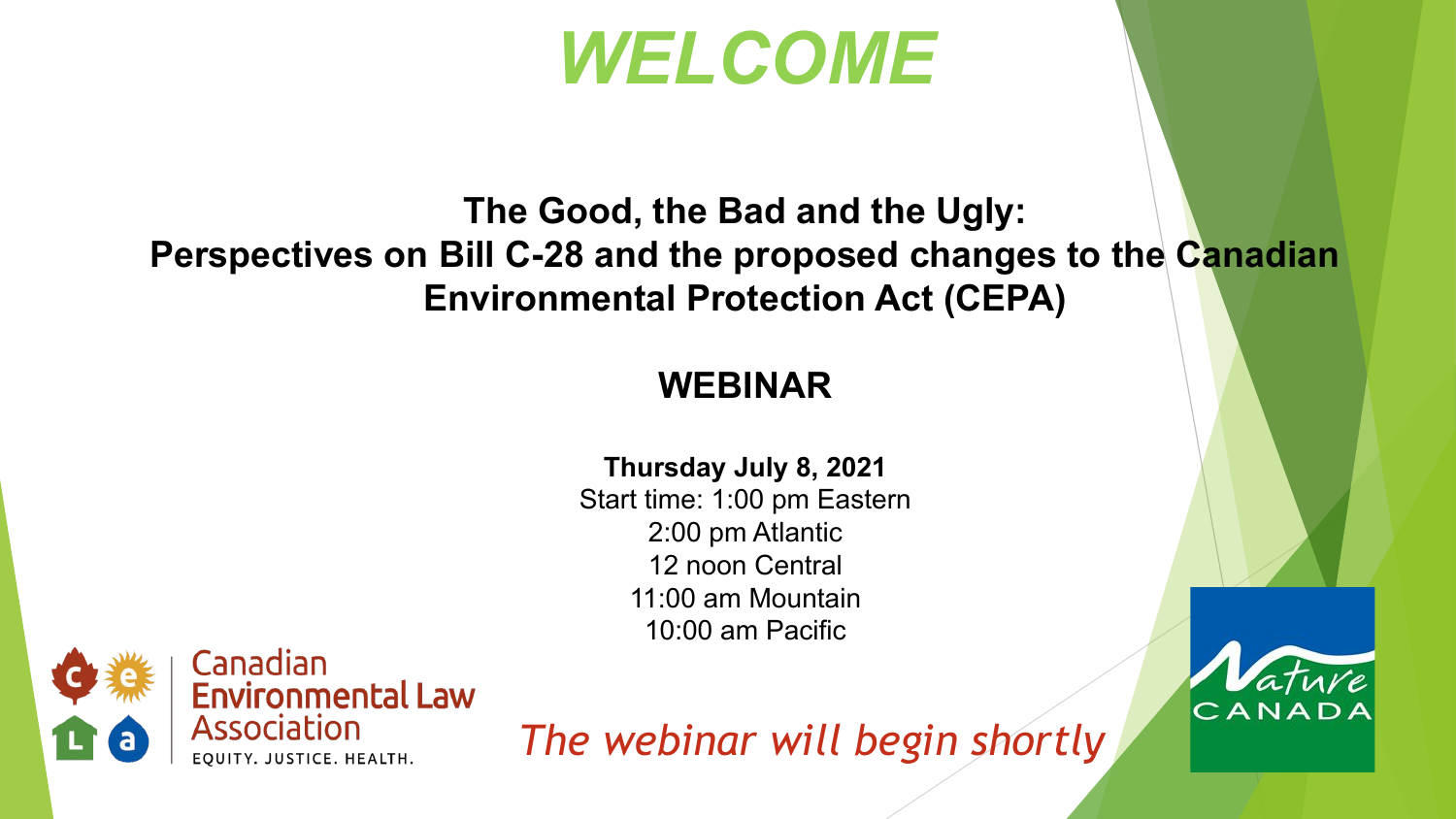# **Agenda**

- Introductions (10 mins)
- Presenters
	- Lisa Gue, David Suzuki Foundation
	- Anne Rochon Ford, Nail Salon Workers Project: An initiative ofthe Parkdale-Queen West Community Health
	- Joseph Castrilli, Canadian Environmental Law Association (CELA)
	- Hugh Benevides, advisor to Nature Canada
- Discussion (25 mins)

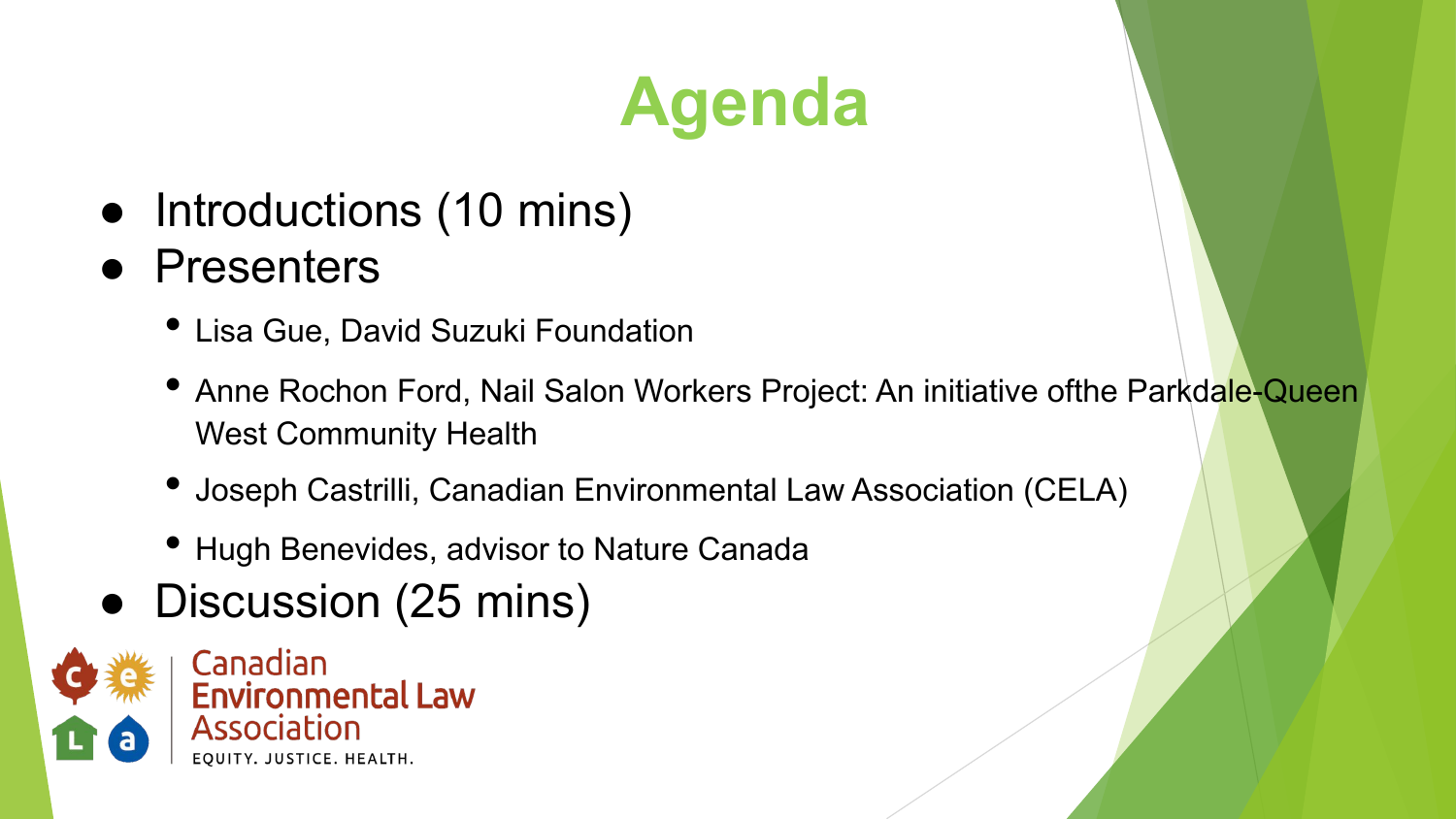

- Bill C-28 (An Act to amend the Canadian Environmental Protection Act, 1999, to make related amendments to the Food and Drugs Act and to repeal the Perfluorooctane Sulfonate Virtual Elimination Act). April 2021. See: <https://parl.ca/DocumentViewer/en/43-2/bill/C-28/first-reading>
- ► Nature Canada. July 2020. Protecting the environment from GE organisms: Proposed Amendments to Part 6, Canadian Environmental Protection Act English:<https://aaf1a18515da0e792f78-c27fdabe952dfc357fe25ebf5c8897ee.ssl.cf5.rackcdn.com/1909/CEPA+Amendments+Report+EN.pdf?v=1597840951000> French: <https://aaf1a18515da0e792f78-c27fdabe952dfc357fe25ebf5c8897ee.ssl.cf5.rackcdn.com/1909/CEPA+Amendments+Report+FR.pdf?v=1597840953000>
- ► Canadian Environmental Law Association. October 2018. Proposed Amendments to the Canadian Environmental Protection Act <https://cela.ca/proposed-amendments-to-the-canadian-environmental-protection-act/>
- ► Castrilli, J. and de Leon, F. Long Awaited Amendments to CEPA: The Good, The Bad, and the Ugly on Chemicals and Environmental Rights Blog. April 15, 2021. See: <u>https://cela.ca/blog-long-awaited-amendments-to-cepa-the-good-the-bad-and-the-ugly-on-chemicals-and-environmental-rights/</u>
- ► EcoJustice, Breast Cancer Action Quebec, Canadian Association of Physicians for the Environment, Canadian Environmental Law Association, Environmental Defence. Recommendations for strengthening Bill C-28, updating the Canadian Environmental Protection Act. See:

[https://davidsuzuki.org/science-learning](https://davidsuzuki.org/science-learning-centre-article/recommendations-for-strengthening-bill-c-28-updating-the-canadian-environmental-protection-act/)

[-centre-article/recommendations-for-strengthening-bill-c-28-updating-the-canadian-environmental-protection-act/](https://davidsuzuki.org/science-learning-centre-article/recommendations-for-strengthening-bill-c-28-updating-the-canadian-environmental-protection-act/)

CEPA Webinar Series 2020/21: [https://cela.ca/changes\\_to\\_cepa/](https://cela.ca/changes_to_cepa/)

► David Boyd, Lisa Gue & Elaine MacDonald. Canada must recognize our right to a healthy environment. In Canada's National Observer (June 16t,2021 See: <https://www.nationalobserver.com/2021/06/16/opinion/canada-must-recognize-our-right-healthy-environment> <sup>3</sup>